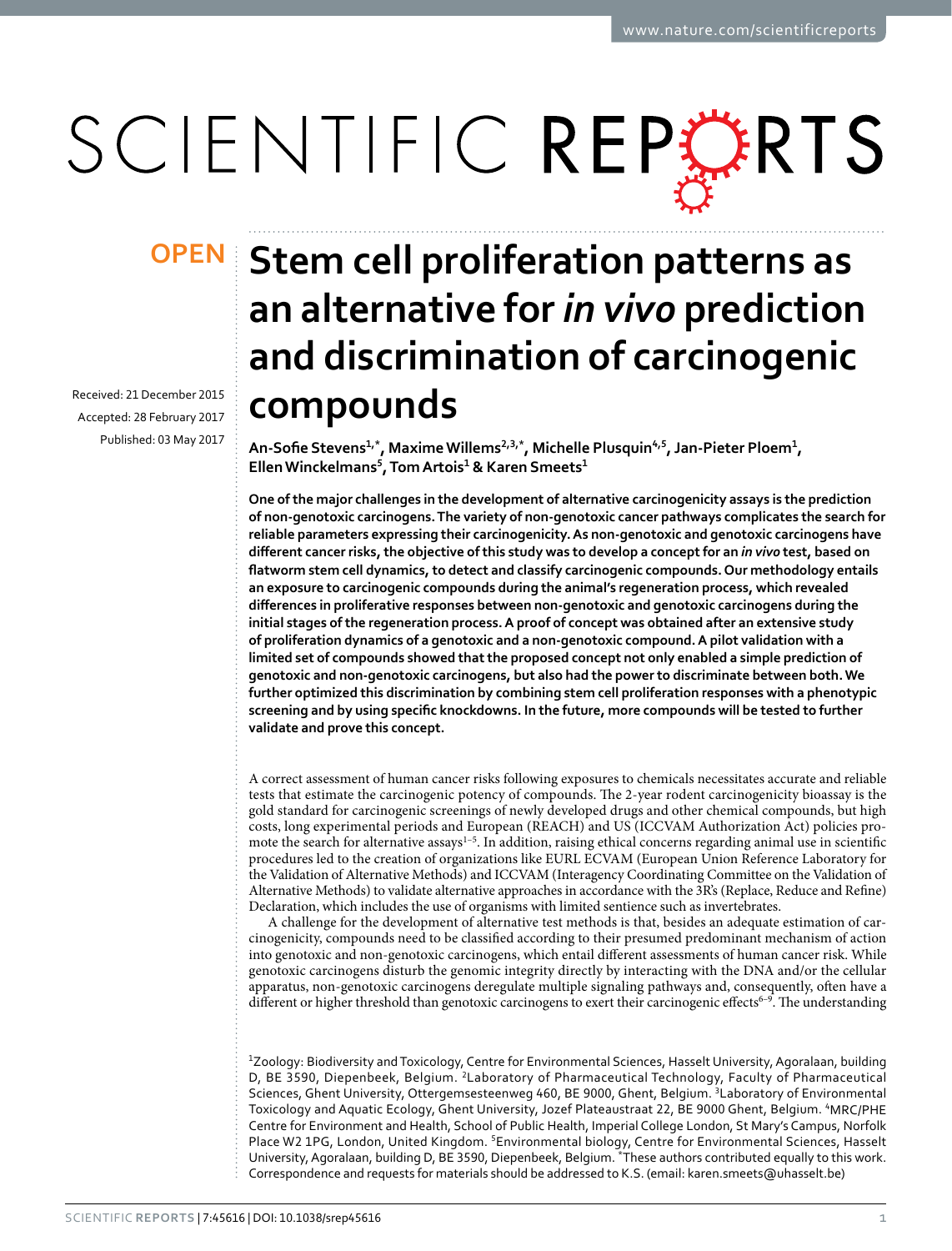and prediction of non-genotoxic carcinogens is substantially complicated by their compound-specific mecha-nisms of action<sup>8[,9](#page-8-3)</sup>.

The present alternative *in vitro* and short term *in vivo* assays identify the majority of genotoxic carcinogens although improvements in the predictive capacity are still needed to diminish false-positive and -negative results<sup>10</sup>. 75–95% of non-carcinogens give irrelevant positive results in at least one test of the core battery genotoxicity tests (i.e. Ames-test, mouse lymphoma cell test and *in vitro* chromosome aberration test), which requires expensive and time-consuming follow-up *in vitro* and *in vivo* testing[10](#page-8-4). Moreover, false-positive results can lead to a needlessly discarding of potentially useful pharmaceuticals. Another major drawback is the sensitivity and reliability to detect non-genotoxic carcinogens, which represent up to 25% of Class I human carcinogens according to the International Agency for Research on Cancer (IARC)<sup>3,[5,](#page-8-6)[8,](#page-8-2)10-12</sup>. Consequently, non-genotoxic carcinogens often slip through the detection net and become wrongly classified as non-carcinogens. A better understanding of cellular and molecular events involved in non-genotoxic carcinogenesis is needed and given the extensiveness and complexity of these processes, *in vitro* detection methods may not be sophisticated enough to cover the full carcinogenicity response. A combination with alternative *in vivo* tests can contribute to these understandings.

Flatworms are promising organisms for cancer research: (1) Their remarkable regeneration capacity is based on a population of totipotent stem cells, which enables the study of carcinogen-induced stem cell responses during the regeneration or development of multiple tissues<sup>[13,](#page-8-7)14</sup>. The process of regeneration potentially influences the organism's cellular response to toxic exposures, with massive cell proliferation being a prerequisite for both regeneration and carcinogenesis[15–18.](#page-8-9) (2) Their experimentally accessible stem cells enable *in vivo* studies of carcinogen-induced responses of pluripotent, adult stem cells within an entire animal. (3) The initiation and promotion stages of chemically-induced carcinogenesis are described in flatworms and underlying cancer and regeneration-related genes and signaling pathways were identified e.g. PTEN, FOXO, caspases, cyclins, (PI3K)-Akt pathway, RAS pathway, p53 pathway, MAPK pathway[19–24](#page-8-10) (cancer and regeneration share underlying molecular events $18$ ).

We exploited these flatworm characteristics to develop a concept for an *in vivo* assay to predict and classify carcinogenic compounds based on stem cell responses in the flatworm *Schmidtea mediterranea*. Carcinogen-induced stem cell proliferation responses were measured at various, physiologically meaningful time points during the organism's regeneration process, and combined with a phenotypic screening. Possibilities to further subdivide each carcinogenic group according to mechanisms of action (MOA) were tested by comparing carcinogen-induced cell proliferation patterns in cancer-related gene knockdowns.

#### **Materials and Methods**

**Test organism.** Asexual strains of the freshwater planarian *Schmidtea mediterranea*[25](#page-8-12),[26](#page-8-13) were maintained in culture medium as described in *Pirotte et al.*[27.](#page-8-14)

**Experimental design.** Experiments were performed with regenerating animals (heads and tails) to accelerate initial responses to carcinogenic compounds, as this process of massive cell proliferation, migration and differentiation resembles the process of carcinogenesis. Animals were cut transversally (just above the pharynx) immediately before exposure to a genotoxic carcinogen, non-genotoxic carcinogen or non-carcinogen concentration, medium (control) or medium with DMSO (vehicle control). Exposures were performed in 6-well plates (4 ml/well). To exclude intrinsic effects of DMSO on cell proliferation, the DMSO vehicle concentration never exceeded 0.05% and interaction effects between the test compound and DMSO were investigated using a two-way ANOV[A17](#page-8-15).

Compound and concentration selection was based on Willems *et al.*[28](#page-8-16), data reported in the OECD DRP31 document<sup>29</sup>, IARC classifications and literature screens<sup>[10](#page-8-4),29-31</sup>. These compounds were selected as a starting point, and the amount of tested compounds will be enlarged in future validation studies. Based on above publications a distinction was made between genotoxic (DNA-reactive) carcinogens, non-DNA-reactive carcinogens and non-carcinogens. A genotoxic carcinogen must have shown to be positive in classical *in vitro* and *in vivo* genotoxicity assays. A non-genotoxic carcinogen is any chemical of which a non-DNA-reactive mechanism is responsible for its carcinogenic effect. Following compounds were included: the genotoxic carcinogens methyl methane sulphonate (MMS; Cas # 66-27-3; purity 99%) and 4 nitroquinoline-1-oxide (4NQO; Cas # 56-57-5; purity 98%), the non-genotoxic carcinogens methapyrilene hydrochloride (MPH; 135-23-9; analytical standard), cyclosporine A (CsA; Cas # 59865-13-3; purity ≥98.5%), chlorpromazine hydrochloride (CPZ; Cas # 69-09-0; purity ≥98%) and sodium phenobarbital (S-PB; Cas # 57-30-7) and the non-carcinogen D-mannitol (Dmann, Cas # 69-65-8), all purchased from Sigma-Aldrich (Saint Louis, MO, USA).

After comparing continuous versus intermittent (repeat-dose toxicity: 2 days of compound exposure, 3 days of recovery in culture medium) exposures and medium refreshment once versus twice a week, a continuous exposure with medium refreshment twice a week was found most suitable to obtain discriminative cellular responses (Fig. S5).

Animals were fed once a week with veal liver and starved for 1 week before stem cell proliferation meas-urements. Stem cell proliferation was measured at the time points indicated in the figures/tables<sup>[13,](#page-8-7)[14,](#page-8-8)32</sup>. Time points were chosen based on their physiological relevance: mitotic peaks after 1 and 3 days of regeneration, completed regeneration after +/−1 week, and fully completed regeneration and growth after a longer time period. Phenotypic effects were monitored daily with a stereo microscope. Based on general phenotypic effects, concentrations were chosen for each time point, to measure stem cell proliferation (low concentrations: category 1; high concentrations: category 2; Fig S4). RNA interference (RNAi) animals were exposed for 17 days, after which stem cell proliferation was measured.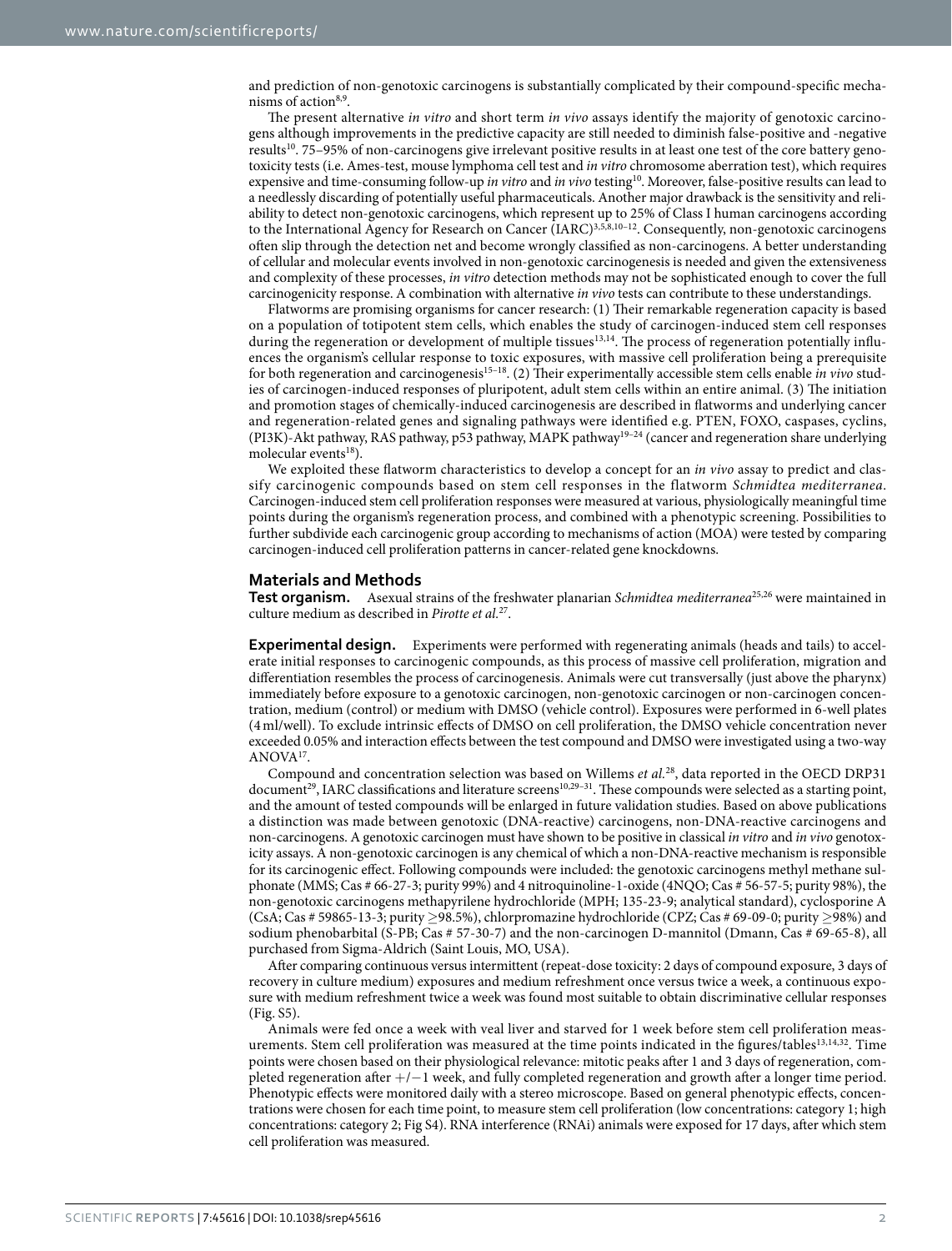**Mitotic activity of stem cells.** Stem cells are the only proliferating cells in *S. mediterranea*[33.](#page-9-1) Observed changes in cell proliferation can thus be directly linked to stem cell responses. The mitotic activity of stem cells was determined by immunostaining with anti-P-Histone H3 (ser10) antibody, biotin conjugate (Millipore cat number 16-189), performed as previously described<sup>[27](#page-8-14)</sup>. The animals were examined with fluorescence microscopy performed with a Nikon Eclipse 80i. The total number of mitotic neoblasts was normalized to the body size of the animals. Before sampling, three photos were taken of each animal at the moment it stretches its body. Of these three photos, the average body size was calculated, using Image J (1.44p, National Institutes of Health, Bethesda, MD, USA), for normalisation afterwards. This method was preferred

**Phenotypic follow-up.** An *in vivo* study allows the investigation of the entire organism's response to carcinogenic compounds and, as such, makes it possible to link carcinogen-induced stem cell proliferation with the organism's phenotype. At a specific time point (i.e. the moment the first phenotype appears), conditions were subdivided according to their phenotypic effects into three categories (Fig. S4). This was done for each compound. Category 1 represents the concentrations at that time point that induce no phenotypic effects, category 2 represents the concentrations at that time point that induce phenotypic effects, and category 3 represents lethal concentrations. Category 1 concentrations can become category 2 concentrations at another exposure time (Fig. S4c). Daily-monitored phenotypic parameters were tissue regression, lesion, blisters, bloating, pigmentation, behavior, regenerative success, body size, tissue outgrowth, flattened posture and organismal death<sup>34</sup>. Stem cell proliferation was quantified at the appearance of systemic effects (cat 2).

**RNA interference.** The gene expression of tumor protein 53 (*p53*) and the stress-inducible heat shock protein 70 (*hsp70*) was, among others (*mcm6, pcna, CuZnsod, foxo and smedinx11*), selectively knocked down and effects on cell proliferation were studied after 17 days exposure to 50 μM MMS (genotoxic carcinogen), 10 μM MPH (non-genotoxic carcinogen) or culture medium (control). This exposure set-up was chosen on the basis of previous experiments that showed the strongest increases in cell proliferation after 17 days exposure to 50 μM MMS (S5). RNA interference was performed using double stranded RNA (dsRNA) probes, generated by an *in vitro* transcription system (T7 RibomaxTM Express RNAi System, Promega) as indicated by the manufacturer. The primer and probe details are summarized in Supplemental Fig. S7. The animals were injected with three 32 nl injections of 1 μg/μl dsRNA for 2 consecutive days in the pre-pharyngeal part of the gut using the Nanoject II (Drummond Scientific). The non-RNAi group was injected with water. At day 3, the animals were transversally cut in two and exposed to the different compounds. All RNAi approaches were validated with real time qPCR, with an inhibition between 20–50%).

**Statistical methods.** Effects of time and carcinogenic exposures (including low and high concentrations of carcinogens) on the number of dividing cells were analyzed using an ANOVA model including time, exposure and the interaction between both covariates (3.1). Effects of carcinogenic exposures on the number of dividing cells were statistically analyzed using an ANOVA model including exposure (3.2). Effects of RNAi-knockdowns and carcinogenic exposures on the number of dividing cells were analyzed using an ANOVA model including RNAi, exposure and the interaction between both covariates (3.3). Residuals from the ANOVA model were inspected visually to ensure that the assumptions of constancy of variance and normality of errors were met. If the assumptions of normality were not met, a transformation of the data set was applied (Log, Square root, 1/x and e<sup>x</sup>). All statistical analyses were performed by using SAS version 9.2 (SAS institute, Cary, NC, USA). A p-value of less than 0.05 was considered significant. Significance levels of 0.1 level were also reported to empower observed patterns.

### **Results**

Stem cell proliferation is a robust and easily quantifiable parameter to study effects of toxic compounds on the flatworm stem cell system *in vivo*[17](#page-8-15)[,35.](#page-9-3) Stem cells respond quickly to chemically-induced stress, and their responses differ depending on the underlying toxic event. The objective of this study was to assess the potential of this parameter as a marker to predict and classify carcinogens by their predominant MOA (and cellular consequences) into genotoxic and non-genotoxic compounds.

Carcinogens affect the cell cycle, or effects are implemented when the cell cycle is activated. We artificially created a proliferative environment by inducing the regeneration process in the animals (see: experimental design in M&M). In this proliferation-promoting setting, we exposed the organisms to genotoxic and non-genotoxic carcinogens and monitored *in vivo* stem cell responses and organismal phenotypes. To further increase organismal sensitivities to specific types of carcinogenic exposures, organisms with an impaired function (knock down of cancer- and stress-related genes) were evaluated.

**Exposure during regeneration: genotoxic vs non-genotoxic.** Stem cell proliferation was monitored at physiological meaningful time points after exposure to both low and high concentrations of a genotoxic carcinogen, a non-genotoxic carcinogen and a non-carcinogen ([Fig. 1,](#page-3-0) see M&M for more details on experimental set-up). Concentrations were determined based on initial lethality screens. The kinetic proliferation profiles of the genotoxic compound MMS and the non-genotoxic compound CsA were significantly distinguishable from each other ( $p < 0.01$ ) (patterns were based on different concentrations per time point, see M&M for more details on experimental set-up). The largest differences between MMS and CsA were detected before the full achievement of homeostasis (up until 2 weeks exposure; [Fig. 1](#page-3-0) and Figs S1 and S6), with notable changes between 1 and 3 days, i.e. a significant decrease for the genotoxic carcinogen MMS ( $p < 0.01$ ) compared to a significant increase for the non-genotoxic carcinogen CsA ( $p < 0.01$ ). The addition of the non-carcinogen Dmann into the statistical analysis only revealed significant differences with MMS exposure (p< 0.01). Concentration–dependent effects were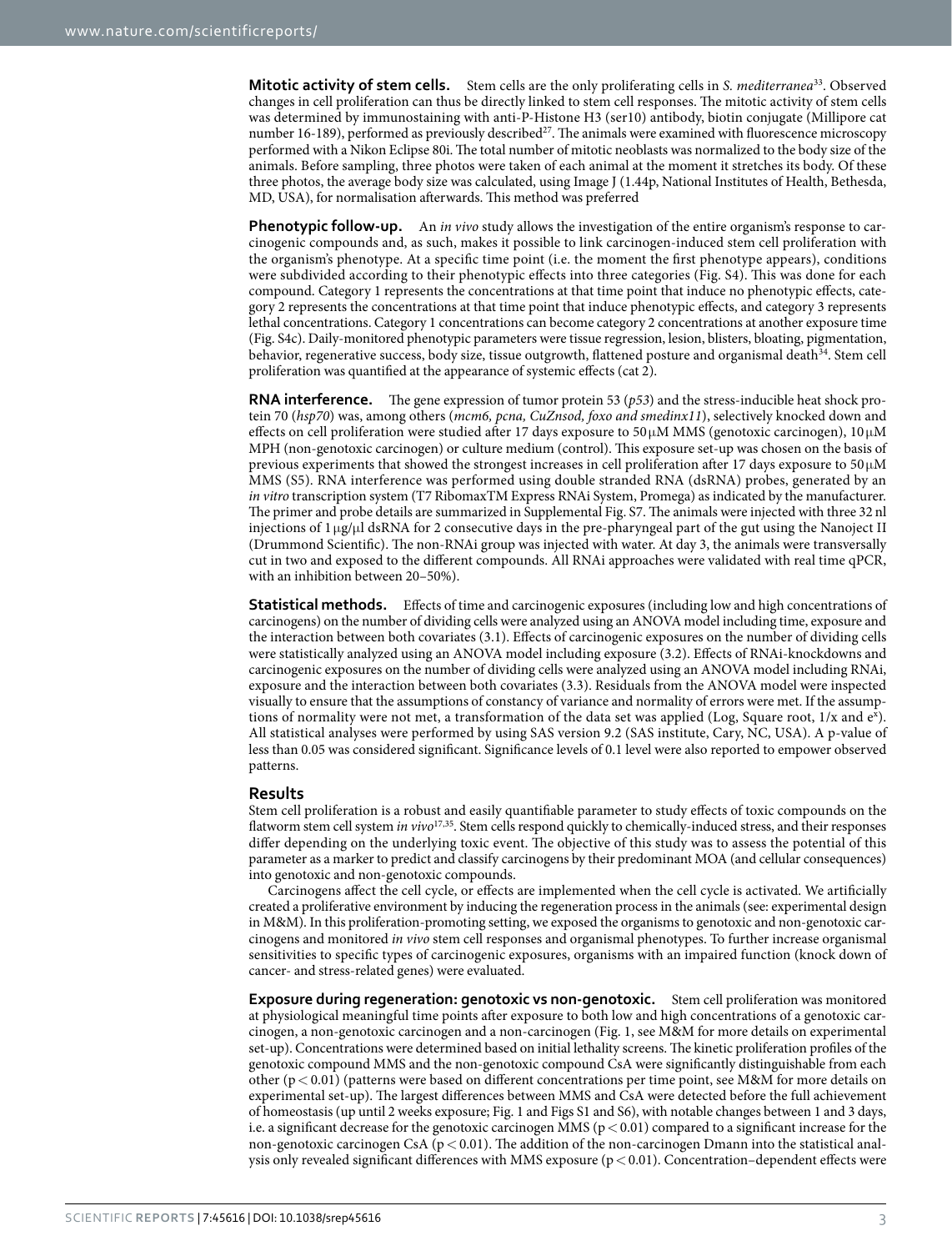

<span id="page-3-0"></span>**Figure 1. Time profile of stem cell proliferation responses following carcinogenic exposures.** Mitotic divisions after 1 day (day = d), 3 days, 1 week (week = w) and 2 weeks exposure to high and low concentrations of a genotoxic carcinogen (MMS), non-genotoxic carcinogen (CsA) and non-carcinogen (Dmann). The mitotic divisions after 6 weeks exposure to MMS and CsA are also represented. The number of mitotic cells was normalized against the total body area of the worms and expressed relative to the corresponding MMS, CsA and Dmann control group per time point, respectively culture medium, culture medium with 0.05% DMSO (vehicle control) and culture medium. Average cell proliferation values at each time point are connected by lines, individual measurements are also represented ( $\geq$ 3 per time point). At each time point, concentrations were chosen according to the criteria described in the text and classified accordingly. Significant effects are indicated in the table: \*\*\*p < 0.01; \*p < 0.1. The mean and standard errors (se) of MMS control groups are:  $172.0 \pm 21.9 \text{ cells/mm}^2$  (1d);  $368.6 \pm 37.4 \text{ cells/mm}^2$  (3d);  $347.5 \pm 8.9 \text{ cells/mm}^2$  $(1 \text{ w})$ ; 83.8  $\pm$  26.0 cells/mm<sup>2</sup> (2w); 80.3  $\pm$  9.7 cells/mm<sup>2</sup> (6w). The mean and se of CsA control groups are:  $344.1\pm42.5$  cells/mm $^2$  (1d);  $328.3\pm46.6$  cells/mm $^2$  (3d);  $288.8\pm17.7$  cells/mm $^2$  (1 w);  $180.9\pm15.8$  cells/mm $^2$  $(2 \text{ w})$ ; 74.9  $\pm$  11.6 cells/mm<sup>2</sup> (6 w). The mean and se of Dmann control groups are:  $352.5 \pm 42.2$  cells/mm<sup>2</sup> (1d);  $317.7 \pm 26.9$  cells/mm<sup>2</sup> (3d);  $260.6 \pm 44.0$  cells/mm<sup>2</sup> (1 w);  $135.9 \pm 15.6$  cells/mm<sup>2</sup> (2 w). High concentrations of MMS ( $\leq$ 1 w:  $\geq$ 200 $\mu$ M; 2 w:  $\geq$ 50 $\mu$ M; 6 w:  $\geq$ 20 $\mu$ M), low concentrations of MMS ( $\leq$ 3d:  $\leq$ 100 $\mu$ M; 1 w:  $\leq$ 50 $\mu$ M;  $2w: \leq 20 \mu M$ ; 6w:  $\leq 1 \mu M$ ), high concentrations of CsA ( $\leq 2w: \geq 0.5 \mu M$ ; 6w:  $\geq 0.25 \mu M$ ), low concentrations of CsA (≤2w: ≤0.25μM; 6w: ≤0.125μM), high concentrations of Dmann (≤3d: ≥27.4mM; ≥1w: ≥16.5mM), low concentrations of Dmann (≤3d: ≤16.5mM; ≥1w: ≤5.5mM). *MMS* methyl methane sulphonate, *CsA* cyclosporine A, *Dmann* d-mannitol

detected for both groups of carcinogenic compounds, but not for the non-carcinogen Dmann. The stability of the measurements is represented in Fig. S6.

To assess if the observed differences in cell proliferation after 1 and 3 days exposure are not compound-specific responses, and as such can potentially be generalized to other genotoxic and non-genotoxic carcinogens, we exposed the organisms to one additional genotoxic (4NQO) and 3 additional non-genotoxic (S-PB, CsA, MPH and CPZ) carcinogens [\(Fig. 2](#page-4-0)). More non-genotoxic carcinogens were included, as most other current tests have a limited sensitivity in detecting these compounds. By focusing on 1 and 3 days exposure, we attempt to increase the differential power between genotoxic carcinogen, non-genotoxic carcinogen and non-carcinogen-induced stem cell proliferation. Proliferation significantly differed between 1 and 3 days exposure for the genotoxic carcinogens MMS ( $p < 0.01$ ) and  $4NQO (p < 0.01)$  and for the non-genotoxic carcinogens CsA ( $p < 0.05$ ) and S-PB  $(p<0.1)$ . No significant time differences were observed between 1 and 3 days of Dmann exposures. Two striking results in function of the assay were (1) the significant decrease in cell proliferation with increasing concentrations of genotoxic carcinogens after 3 days exposure  $(p < 0.01)$  compared to the concentration-dependent increase of non-genotoxic carcinogens and (2) the stronger inhibition/induction of cell proliferation after 3 days exposure to respectively genotoxic and non-genotoxic carcinogens, as compared to a 1-day-exposure.

Because regional signals in the planarian body can guide stem cell fate in the presence of DNA instability<sup>[36](#page-9-4)</sup>, all measurements were performed per body part (head or tail parts, Fig. S3). In general, the most striking effects were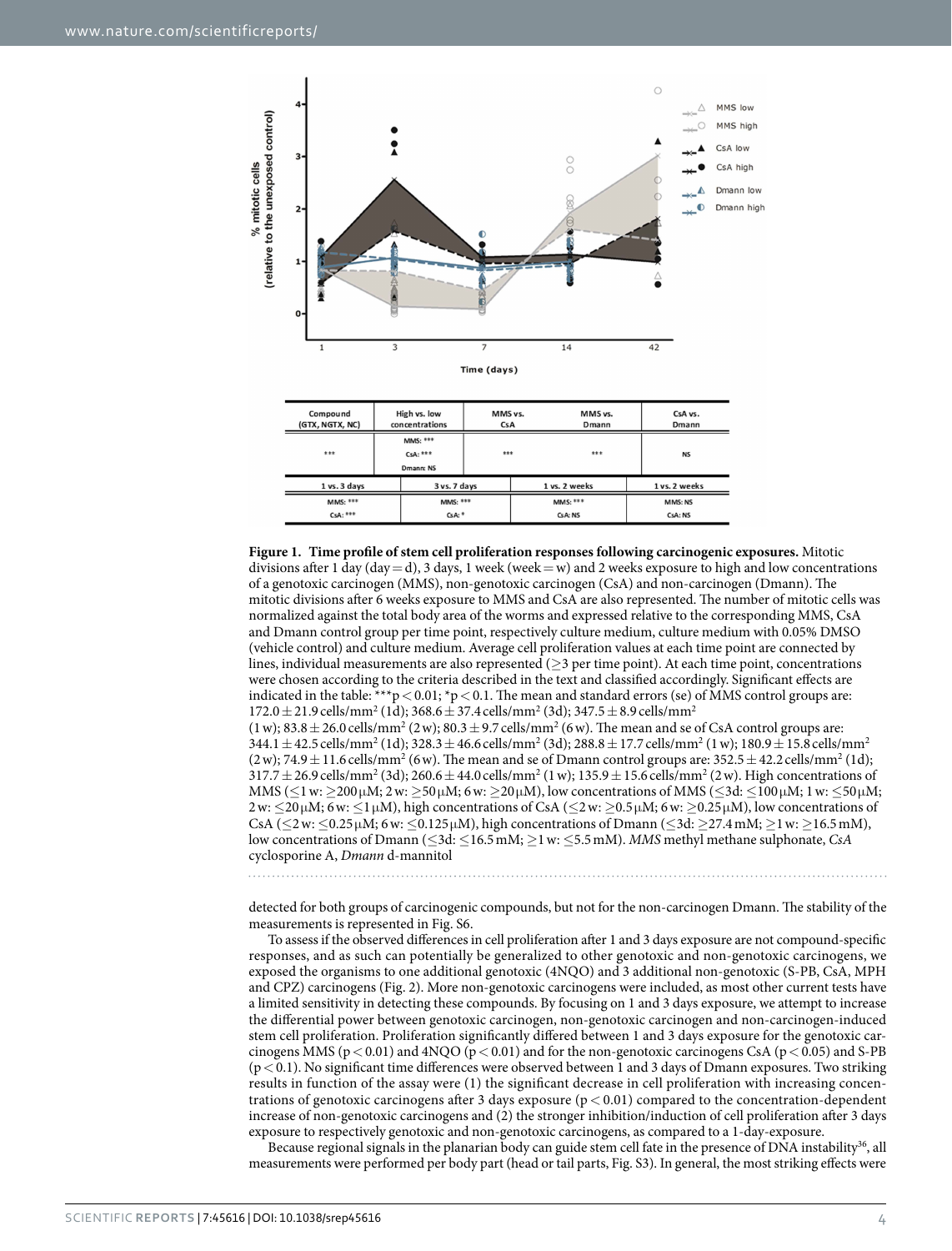

| 1 day vs. 3 days |      |            |        |            |     | Concentration -dependent increase/decrease<br>$(3 \text{ days})$ |            |                  |           |           |            |     |           |
|------------------|------|------------|--------|------------|-----|------------------------------------------------------------------|------------|------------------|-----------|-----------|------------|-----|-----------|
| <b>MMS</b>       | 4NOO | <b>CsA</b> | $S-PB$ | <b>MPH</b> | CPZ | Dmann                                                            | <b>MMS</b> | 4NO <sub>O</sub> | CsA       | S-PB      | <b>MPH</b> | CPZ | Dmann     |
| ***              | ***  | **         | *      | ***        | *** | <b>NS</b>                                                        | ***        | ***              | <b>NS</b> | <b>NS</b> | *          | *** | <b>NS</b> |

<span id="page-4-0"></span>**Figure 2. Comparison of stem cell proliferation responses after 1 and 3 days of carcinogenic exposure.**  Mitotic divisions after 1 and 3 days (day=d) exposure to genotoxic carcinogens (MMS, 4NQO), non-genotoxic carcinogens (CsA, S-PB) and non-carcinogens (Dmann). The number of mitotic cells was normalized against the total body area of the worms and expressed relative to the corresponding MMS, 4NQO, CsA, S-PB and Dmann control group per time point, which was culture medium for all compounds except for CsA, where culture medium with 0.05% DMSO (vehicle control) was used. Cell proliferation values of each concentration are connected by lines and are the average and standard error (se) of minimum 3 biological repeats. Significant effects are indicated in the table: \*\*\*p < 0.01; \*\*p < 0.05; \*p < 0.1. The mean and se of MMS control groups are:  $172.0 \pm 21.9$  cells/mm<sup>2</sup> (1d) and  $368.6 \pm 37.4$  cells/mm<sup>2</sup> (3d). The average and se of  $4NQO$  control groups are: 293.5  $\pm$  21.6 cells/mm<sup>2</sup> (1d) and 452.7  $\pm$  30.3 cells/mm<sup>2</sup> (3d). The average and se of CsA control groups are: 344.1  $\pm$  42.5 cells/mm<sup>2</sup> (1d) and 328.3  $\pm$  46.6 cells/mm<sup>2</sup> (3d). The average and se of S-PB control groups are: 289.6 $\pm$ 41.1 cells/mm<sup>2</sup> (1d) and 424.5  $\pm$  10.9 cells/mm<sup>2</sup> (3d). The average and se of Dmann control groups are:  $352.5 \pm 42.2$  cells/mm<sup>2</sup> (1d) and  $317.7 \pm 26.9$  cells/mm<sup>2</sup> (3d). *MMS* methyl methane sulphonate,  $4NQO$ 4-nitroquinoline-1-oxide, *CsA* cyclosporine A, *S-PB* sodium phenobarbital, *Dmann* d-mannitol

detected in the tails. We additionally checked if we could specify mitotic changes per region, or if cell proliferation patterns differed along the body axis. Only for the genotoxic exposure, we sometimes observed the strongest effects in the blastema region, although this was not consistent for all samples (Fig. S2).

**Phenotypic effects and associated stem cell responses: genotoxic vs non-genotoxic exposure.** To further distinguish between carcinogenic and non-carcinogenic exposures and between genotoxic and non-genotoxic carcinogens, we evaluated stem cell dynamics in relation to the induced phenotypic effects. At a specific time point (i.e. the moment of a clear phenotype induced by the compound under investigation), exposure concentrations were subdivided into categories, in which category 1 consisted of concentrations that induced no phenotypic effects, category 2 consisted of concentrations that induced phenotypic effects but no lethality at the measured time points and category 3 were lethal concentrations at that time point (Fig. S4; see also material and methods for more details). In contrast to the carcinogenic exposures, no phenotypic effects were induced by the non-carcinogen Dmann. Category 2 concentrations of genotoxic carcinogens induced phenotypic effects such as aberrant pigmentation spots, severe tissue regression, regeneration failures and aberrant behavior (Fig. S4). The strong phenotypes (tissue regression, …) eventually resulted in organismal death (at later time points), organisms with the regeneration – and pigmentation – dependent phenotypes survived during a longer experimental period. An exposure to category 2 concentrations of non-genotoxic carcinogens elicited physiological responses, which a smaller impact on the organism's viability, e.g. changes in body size or length or an aberrant behavior. As phenotypic effects are sometimes difficult to categorize, we further enhanced the discriminative power by the quantification of cell proliferation at the appearance of phenotypic effects: Genotoxic carcinogen-induced phenotypic effects (category 2 concentrations) were associated with a significant drop in stem cell proliferation compared to non-exposed animals, while no proliferation changes were observed at the manifestation of non-genotoxic carcinogen-induced phenotypes ([Fig. 3\)](#page-5-0). It is possible that the strong decrease in cell proliferation of the genotoxic compounds is due to the severity of the exposure, as for this type of exposure there is often no obvious 'buffer time' between phenotype appearances and lethality. But also in the organisms with the less severe (and non-lethal) phenotypes due to genotoxic exposure (4NQO and MMS at later time points), we again detected strong mitotic decreases. These phenotypes showed regeneration and pigmentation disturbances. For MMS, only after an exposure time of 14 days, proliferation started to increase [\(Fig. 1\)](#page-3-0).

**Cancer-related gene knockdowns.** To increase accuracy and to provide mechanistic information, we evaluated the additional value of using knock-down animals in the assay. A more sensitive animal, or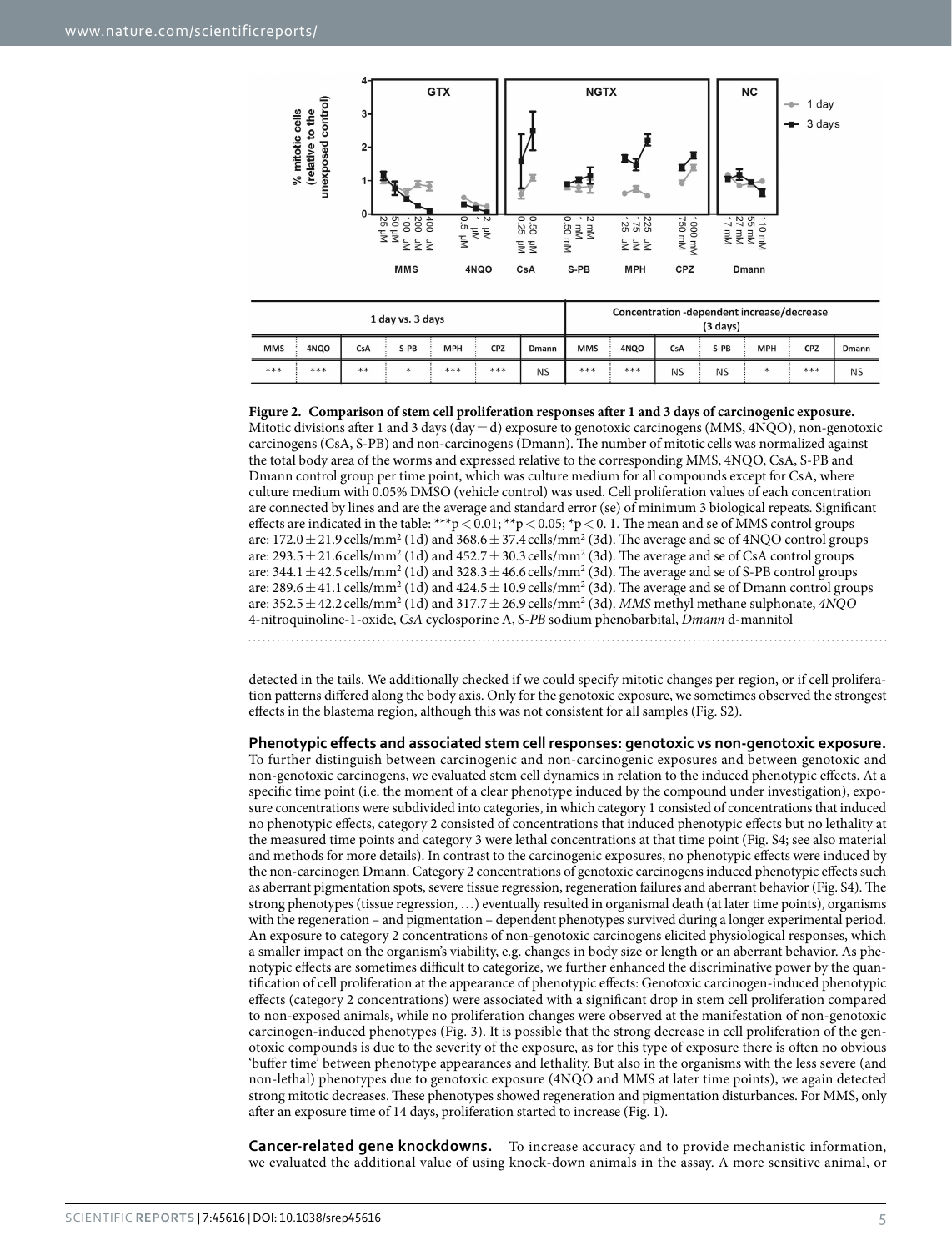

<span id="page-5-0"></span>**Figure 3. Stem cell activity responses at the appearance of phenotypic effects.** Stem cell proliferation responses at the appearance of phenotypic effects (cat 2) following genotoxic (MMS and 4NQO) and nongenotoxic (S-PB, CPZ and MPH) carcinogen exposures. The number of mitotic cells was normalized against the total body area of the worms and expressed relative to the corresponding non-exposed group. The values indicated in the graphs are the mean and se of min. 3 biological repeats, except for S-PB and CPZ because of severe lysis of the animals. Significant effects as compared to the corresponding control group are indicated with stars: \*\*\*p<0.01. Exposure times were 3 days (MMS), 1 week (4NQO) and 2 weeks (S-PB, CPZ and MPH). The mean and se of groups exposed to culture medium are: 227.7  $\pm$  26.7 cells/mm<sup>2</sup> (3 days); 212.0  $\pm$  4.7 cells/mm<sup>2</sup> (1w); 130.9±10.2 cells/mm2 (2w). *MMS* methyl methane sulphonate, *4NQO* 4-nitroquinoline-1-oxide, *S-PB* sodium phenobarbital, *CPZ* chlorpromazine hydrochloride, *MPH* methapyrilene hydrochloride

<span id="page-5-1"></span>

|            |            | Water                  | p53             | Water           | hsp70           |  |  |
|------------|------------|------------------------|-----------------|-----------------|-----------------|--|--|
| <b>MMS</b> | $0 \mu M$  |                        | $1.30 \pm 0.28$ |                 | $1.32 \pm 0.09$ |  |  |
|            | $50 \mu M$ | $1.62 \pm 0.15$        | $0.87 \pm 0.13$ | $1.62 \pm 0.15$ | $2.03 \pm 0.17$ |  |  |
|            |            | Interaction effect: ** |                 | MMS effect: *** |                 |  |  |
|            |            |                        |                 | hsp70 effect: * |                 |  |  |
|            |            |                        |                 |                 |                 |  |  |
|            | $0 \mu M$  |                        | $1.40 \pm 0.12$ |                 | $0.91 \pm 0.09$ |  |  |
| <b>MPH</b> | $10 \mu M$ | $0.75 \pm 0.1$         | $1.38 \pm 0.09$ | $0.75 \pm 0.1$  | $0.88 \pm 0.05$ |  |  |

**Table 1. Stem cell divisions in response to genotoxic and non-genotoxic carcinogen exposures and in**  combination with a cancer-related gene knockdown. Mitotic divisions per mm<sup>2</sup> after 17 days exposure to a genotoxic (MMS) or non-genotoxic (MPH) carcinogen, with or without RNAi knockdown of *p53* or *hsp70*. The number of mitotic cells was normalized against the total body area of the worms and expressed relative to the corresponding non-exposed, non-RNAi group. The values indicated in the graphs are the average and standard error (se) of minimum 3 biological repeats. Significant carcinogen, RNAi and interaction effects are represented with corresponding p-values. Non-RNAi groups were injected with water. The average  $\pm$  se of non-RNAi groups exposed to culture medium are:  $166.0 \pm 26.1$  cells/mm<sup>2</sup> (MMS) and  $298.0 \pm 34.1$  cells/mm<sup>2</sup> (MPH). *p53* tumor protein 53, *hsp70* heat shock protein 70, *MMS* methyl methane sulphonate, *MPH* methapyrilene hydrochloride.

mechanism-based subdivision of carcinogenic compounds was aimed by combining carcinogenic exposures with a knockdown of stress- and cancer-related genes (*p53, hsp70, mcm6, pcna, CuZnSOD, smedinx-11, foxo*). Out of a first preliminary screen, the most divergent responses between both carcinogenic groups were obtained after a *p53* knockdown [\(Table 1\)](#page-5-1). A knockdown of *p53* in combination with exposure to the genotoxic carcinogen (MMS) eliminated the increase in cell proliferation observed in non-RNAi, MMS-exposed animals. On the contrary, an exposure of *p53* knockdowns to a non-genotoxic carcinogen (MPH) had no additional effects on proliferative patterns in comparison with unexposed *p53* knockdowns ([Table 1](#page-5-1)). *Hsp70* is used as an example of a gene knockdown which had no differential effects on both groups ([Table 1](#page-5-1)).

### **Discussion**

Genotoxic and non-genotoxic carcinogens stimulate (uncontrolled) cell proliferation via different pathways. While genotoxic carcinogens directly induce DNA damage, non-genotoxic carcinogens indirectly act through, among others, persistent overstimulation of cell replication, induction of oxidative stress or mitogenic responses following cytotoxic effects<sup>6,37</sup>. Risks and risk assessments differ between both carcinogenic groups making their accurate prediction and discrimination essential for human health protection. In the current alternative *in vitro* tests, non-genotoxic carcinogens often slip through the detection net and become wrongly classified as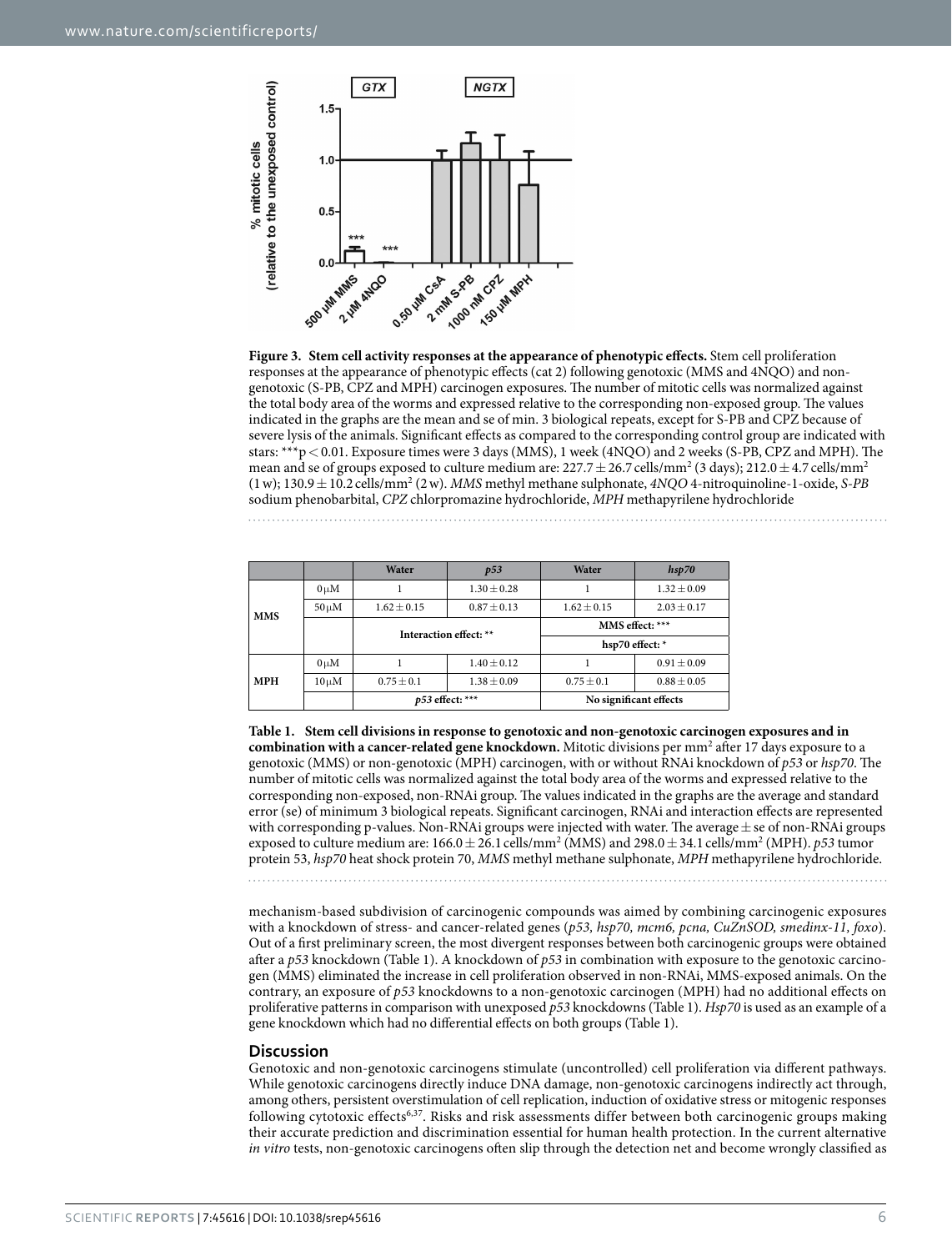non-carcinogens. Moreover, the existing tests do not categorize carcinogens into genotoxic or non-genotoxic, which is a drawback for further risk assessment.

We propose a concept based on the *in vivo* stem cell proliferation dynamics of the regenerating flatworm *Schmidtea mediterranea*, in which both the detection as well as discrimination of non-genotoxic carcinogens was realized for the tested compounds. Using a regenerative animal, we hypothesized stronger effects while exposing the animal during the physiological activation of cell proliferation<sup>15,38–40</sup>. This proliferative environment was created by cutting the animal in two pieces to induce regeneration. Another innovative aspect of our approach involves a comparison during a significant part of the animals' life span, as recommended by regulatory guidelines and carcinogenicity study protocols<sup>41</sup>.

The time intervals exposing the strongest differences when comparing genotoxic (MMS) and non-genotoxic (CsA) exposures occurred before homeostasis, i.e. between 1 and 3 days of regeneration (around this time points, mitotic cells reach their minimum and maximum<sup>[32](#page-9-0)</sup>) and between 1 and 2 weeks of regeneration (in between which the regeneration process is completed<sup>[42](#page-9-8)</sup>) [\(Fig. 1\)](#page-3-0). The proliferative inhibiting effects of MMS-induced DNA damage (and corresponding cell cycle arrest or delay) were enlarged around 3 days of exposure, when cells normally reach a regeneration-associated cell proliferation pea[k9](#page-8-3)[,43–46](#page-9-9). Also the non-genotoxic mode of action of CsA was more pronounced when cell proliferation was already induced<sup>[9,](#page-8-3)37</sup>, and its proliferation-stimulating abilities even exceeded regeneration-induced peaks. The adequacy of the 1 and 3 days-exposure patterns was verified using additional genotoxic and non-genotoxic compounds: 4NQO (GTX), MPH (NGTX), CPZ (NGTX) and S-PB (NGTX), which showed similar time as well as concentration profiles ([Fig. 2](#page-4-0)). More non-genotoxic carcinogens were included, as most current tests fail (or have a limited sensitivity) in detecting these compounds. For this set of compounds, we can conclude that genotoxic carcinogens were characterized by significantly fewer mitotic cells after 3 days exposure in comparison with a 1-day exposure set-up (or compared to the non-exposed control), while, on the contrary, non-genotoxic carcinogens were characterized by significantly more mitotic cells after 3 days exposure in comparison with a 1-day exposure set-up (or compared to the non-exposed control at d3). Concentration profiles at three days of regeneration increased predictive power to detect genotoxic activity. Out of these data, we propose a statistically empowered parameter-analyses between 1 and 3 days, which can easily be enrolled in high throughput screenings because of the short exposure period. We acknowledge that these findings are based on a limited set of compounds, further validation and valorization steps are needed to confirm our concept. If necessary, more detection parameters can easily be added to increase detection power without interfering with the simple set-up.

For example, a combination can be made with other time points, or concentration effects can be included. The MMS-induced cell proliferation inhibition disappeared between one and two weeks of regeneration, and again increased concentration-dependently at later time points (up until 6 weeks of exposure), while the non-genotoxic carcinogen (CsA) did no longer affect cell proliferation during this period. Proliferation patterns during an exposure interval of 1–2 weeks were also discriminative for other genotoxic (4NQO) and non-genotoxic (MPH, CsA and CPZ) carcinogens (Fig. S1). We earlier demonstrated that the 2-week exposure time point was predictive for carcinogenic compounds in the *in vivo* adult stem cell proliferation *M. lignano* assay[28,](#page-8-16) and a combination with this test can be made to increase sensitivity.

To strengthen the discriminative power of our work-flow, we exploited its *in vivo* design by linking carcinogen-induced stem cell dynamics with organismal phenotypes [\(Fig. 3](#page-5-0)). A phenotypic screening offers the advantage of being cheap and fast, requiring only a stereo microscope to perform high-throughput analyses of carcinogen-induced phenotypes. The tested non-carcinogen induced no phenotypic effects and could easily be distinguished from carcinogenic compounds. The non-genotoxic carcinogens induced physiological responses that did not seem to have a direct influence on the organism's viability, such as changes in body size or length or decreased motor coordination. The genotoxic carcinogen exposures, on the other hand, directly induced strong phenotypes indicating cell death or cell depletion, comparable to the induction of apoptosis and necrosis in other organisms[37.](#page-9-5) At lower exposure concentrations, they showed pigmentation defects as well as regenerative failure. Systemic disorders differed between both classes of carcinogens, but discrimination is often difficult, especially for a non-specialist. Nevertheless, their moment of appearance was considered promising for quantifying stem cell proliferation. Indeed, large differences between genotoxic (MMS and 4NQO) and non-genotoxic (S-PB, CPZ and MPH) carcinogen-induced cell proliferation were recorded when phenotypic alterations appeared. Genotoxic carcinogen-induced phenotypes were correlated with major cell division blocks, explaining the observed regenerative failures and tissue regression. This link was observed for both severe and less severe genotoxic carcinogen-induced phenotypes (Fig. S4), but there was no correlation between non-genotoxic carcinogen-induced phenotypes and cellular mitosis. This can be due to the complexity of non-genotoxic carcinogens, disturbing a diversity of other vital cellular functions. A quantification of proliferative responses at the appearance of systemic effects overcomes the difficulty of defining an exposure time at which both genotoxic and non-genotoxic carcinogens, with different or higher threshold levels to exert their carcinogenic effects, can be detected<sup>6–9</sup>. In addition, there is no need to perform extensive pre-screenings to define EC10 or IC10 concentrations. Because of all of the above-cited arguments, measuring stem cell proliferation at the moment of phenotype appearance was added as a second step of the assay, to verify the results of the 1 and 3 day measurements. However, we recognize that we only used one non-carcinogen in this proof of concept. It is possible that other non-carcinogen toxicants will also induce phenotypic effects. Nevertheless, our concept can easily be combined with earlier described planarian parameters and assays to detect for f.e. neurotoxicity or behavior<sup>47,48</sup>.

A final advantage of the concept we propose here is the possibility to subdivide each group of carcinogens into additional, mechanism-based classes; or to create a more sensitive animal. In doing so, it also reconfirmed the classification of genotoxic and non-genotoxic carcinogens. Instead of transcriptional profiling and pathway analysis, we simply knocked down the genes with different functions and/or importance in the corresponding modes of action ([Table 1](#page-5-1)). Out of several genes (genes that blast to *mcm6, pcna, CuZnsod, foxo, p53, hsp70 and smedinx11*),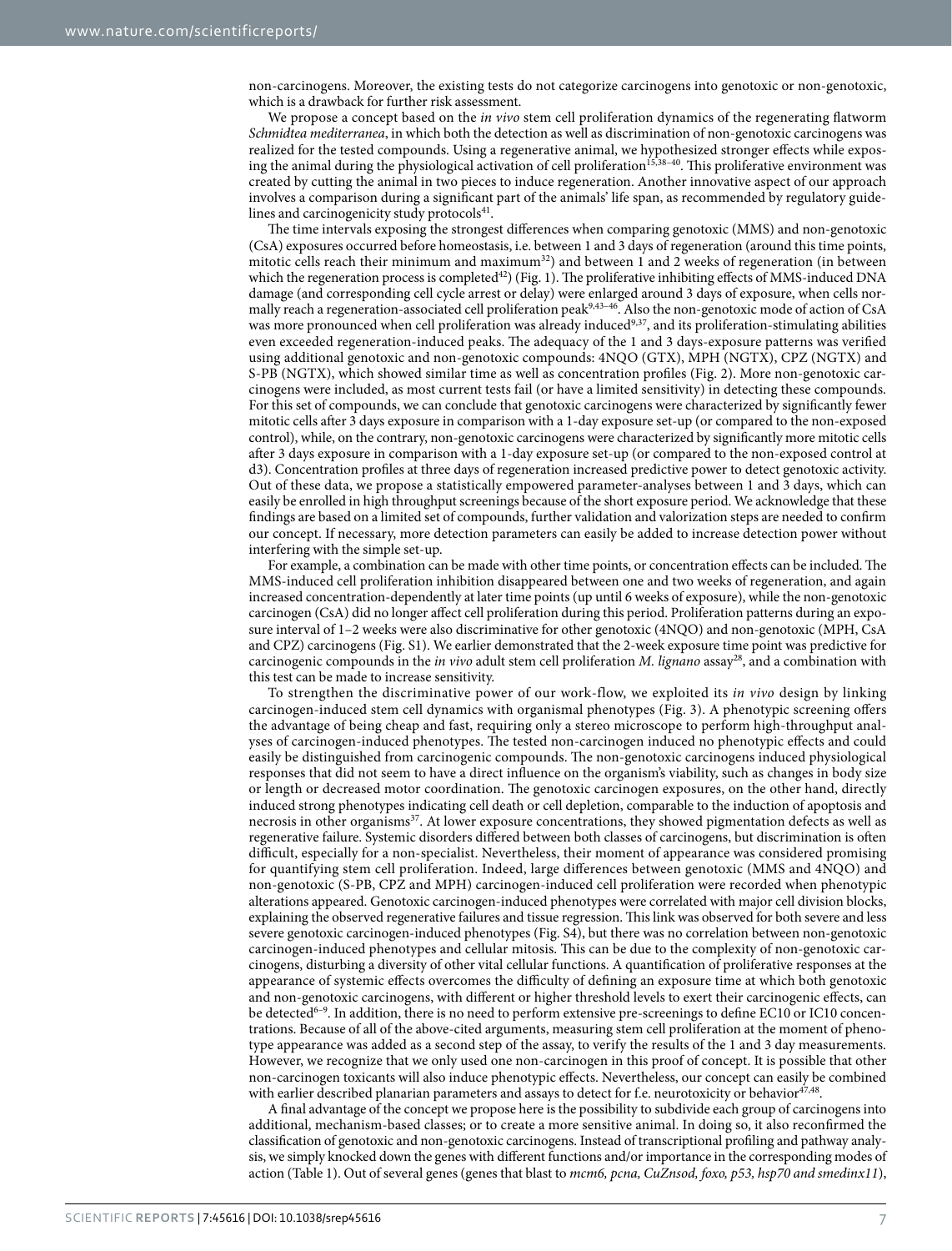

<span id="page-7-0"></span>**Figure 4. Workflow to predict and discriminate genotoxic (GTX), non-genotoxic (NGTX) and noncarcinogens (NC) based on** *in vivo* **proliferation responses of adult stem cells and phenotypic effects in the regenerating flatworm** *S. mediterranea***.** Step 1 of the workflow: measurement of the amount of dividing cells in a regenerating worm after 1 and 3 days of exposure (mitotic minimum and maximum during regeneration). GTX carcinogens: the amount of cells in mitosis is lower at 3 days as compared to 1 day of exposure (expressed relative to the non-exposed group) or is lower than 1. NGTX carcinogens: the amount of cells in mitosis is higher at 3 days of exposure as compared to 1 day of exposure (expressed relative to the non-exposed group) or is higher than 1. Non-carcinogens: the amount of cells in mitosis is the same at both days (expressed relative to the non-exposed group). Step 2 of the workflow: measurement of the amount of dividing cells at the moment of phenotypic appearance. A strong drop in cell proliferation is noticed when phenotype appears during gtx exposure. Step 3 of the workflow: when carcinogens are detected, a third step using knock donws can be included to increase sensitivity or to specify the mode of action of the compound.

*Smed-p53* knockdowns differentially altered genotoxic and non-genotoxic proliferation profiles [\(Table 1](#page-5-1)). More specifically, knocking down *p53* affected the induction of cell proliferation, observed after 17 days exposure to the genotoxic carcinogen (MMS), while non-genotoxic carcinogen (MPH)-induced cell proliferation patterns were not altered. The *p53* tumor suppressor gene is a frequently used target in genetically modified rodents to increase the sensitivity to carcinogens, shorten the required bioassay time and consume fewer animals, while maintaining a high specificity[49](#page-9-12),[50](#page-9-13). In our assay, a *p53* knockdown did not only increase the organism's sensitivity to genotoxic carcinogens, it also further discriminated genotoxic from non-genotoxic carcinogen exposures. An underlying cause of the p53-observed differences could be a dissimilarity in *p53*-driven repair systems. While *p53* can be induced by both genotoxic (DNA) and non-genotoxic (oxidative stress) damage, microarray screenings showed stronger inductions by genotoxic carcinogens<sup>[37](#page-9-5)</sup>. We hypothesize that in our assay, different modes of action result in a different role of p53. This hypothesis is supported by previous studies, as *p53*-deficient fibroblasts of mice have increased rates of genotoxic-carcinogen induced apoptosis and a *p53* heterozygous mouse model is relatively insensitive to non-genotoxic insult[s51–53](#page-9-14). However, it has to be noted that Smed-p53 was reported to have both a tumor suppressor-like activity as well as a self-renewal function<sup>54</sup>. It is the first time a genetic knockdown is undertaken in the *in vivo* prediction and discrimination of carcinogens using invertebrates, and more compounds, concentrations and time points have to be tested in the future. This will be done in accordance with the approaches used in transgenic rodent gene mutation and other assays, and the dataset available via Kirkland *et al.*[55.](#page-9-16) Even though the other tested knock-downs didn't had a strong discriminative power, they can be useful to subdivide carcinogens based on underlying mechanisms of action.

Our work-flow pools previously discussed findings to enable a simple, rapid and inexpensive prediction and, for what is to our knowledge the first time, a discrimination of genotoxic and non-genotoxic carcinogens in an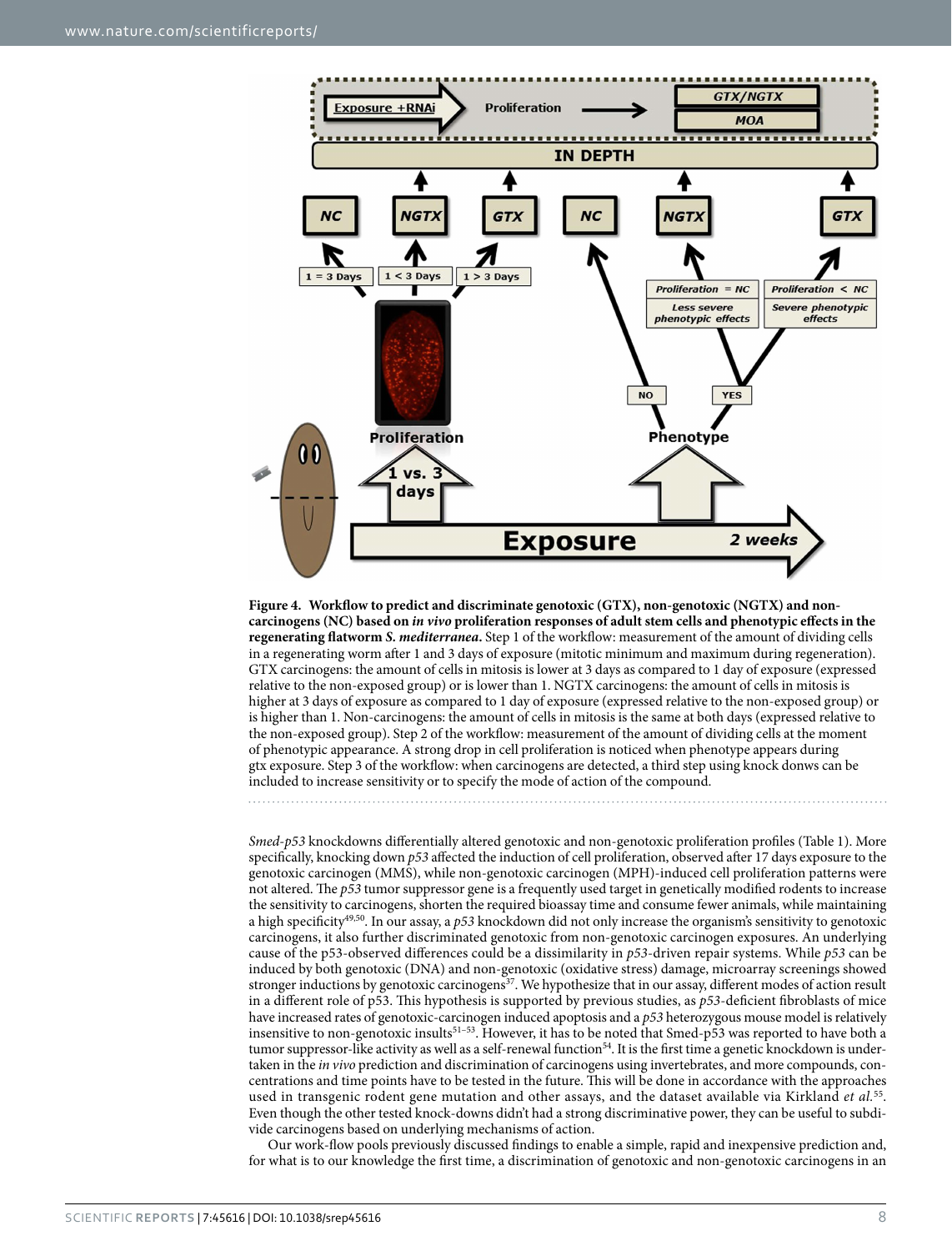*in vivo* set-up [\(Fig. 4](#page-7-0)). By comparing proliferative responses of adult planarian stem cells during the initial stages of regeneration (i.e. after 1 and 3 days exposure), we were able to discriminate a set of genotoxic from non-genotoxic carcinogens based on (1) the initial proliferative inhibition induced by genotoxic compounds and (2) the proliferation-stimulating abilities of non-genotoxic carcinogens, which even exceed regeneration-induced peaks; in a proliferation-sensitive system. Stem cell proliferation at the appearance of phenotypic effects was added as an additional biological endpoint to the assay. A more sensitive animal, a subdivision of carcinogenic compounds according to common mechanisms of action, or a further confirmation of the genotoxic vs non-genotoxic classification can be achieved via appropriate knockdowns. For now, *p53* knockdowns discriminated both groups for the tested compounds, but future investigation on more compounds and other gene-knockdowns is needed and can be of added value in our workflow. To our opinion, the proposed concept is advantageous as it is a non-vertebrate, fast, sensitive and low-cost procedure, which can easily be applied universally and worldwide. It is very promising towards future risk assessments. We acknowledge that our proof of concept has to be further validated and valorized. Future focuses include a larger amount of compounds, in which inter-laboratory transferability, blind trials and regulatory actions are considered. It is essential for any new method that an approach towards international acceptance, government and industry is explored. Moreover, more compounds will render proper sensitivity and specificity values to compare our test with current alternatives such as the SHE assay, among others. Compound selection will be based on previous and current overviews<sup>[30](#page-9-17),[55](#page-9-16)</sup>, and future strategies will be based on OECD test guidelines, among others<sup>56-58</sup>.

#### **References**

- <span id="page-8-0"></span>1. EU. (ed Council Regulation (EC)) (Official Journal of the European Union, L 142/1—L 142/739, 2008).
- 2. Marone, P. A., Hall, W. C. & Hayes, A. W. Reassessing the two-year rodent carcinogenicity bioassay: a review of the applicability to human risk and current perspectives. *Regulatory toxicology and pharmacology: RTP* **68,** 108–118 (2014).
- <span id="page-8-5"></span>3. Heinonen, T., Louekari, K. & Tähti, H. Need for Harmonized Strategies and Improved Assessment of Carcinogenic and Genotoxic Potencies of Chemical Substances. *Journal of Translational Toxicology* **1,** 76–87 (2014).
- 4. ICCVAM. ICCVAM Authorization Act of 2000. *Public Law* 106–545 (2000).
- <span id="page-8-6"></span>5. Doktorova, T. Y., Pauwels, M., Vinken, M., Vanhaecke, T. & Rogiers, V. Opportunities for an alternative integrating testing strategy for carcinogen hazard assessment? *Critical Reviews in Toxicology* **42,** 91–106 (2012).
- <span id="page-8-1"></span>6. Silva Lima, B. & Van der Laan, J. W. Mechanisms of Nongenotoxic Carcinogenesis and Assessment of the Human Hazard. *Regulatory Toxicology and Pharmacology* **32,** 135–143 (2000).
- 7. Bogdanffy, M. S. & Valentine, R. Differentiating between local cytotoxicity, mitogenesis, and genotoxicity in carcinogen risk assessments: the case of vinyl acetate. *Toxicology Letters* **140–141,** 83–98 (2003).
- <span id="page-8-2"></span>8. Hernández, L. G., van Steeg, H., Luijten, M. & van Benthem, J. Mechanisms of non-genotoxic carcinogens and importance of a weight of evidence approach. *Mutation Research/Reviews in Mutation Research* **682,** 94–109 (2009).
- <span id="page-8-3"></span>9. van Delft, J. H. *et al.* Discrimination of genotoxic from non-genotoxic carcinogens by gene expression profiling. *Carcinogenesis* **25,** 1265–1276 (2004).
- <span id="page-8-4"></span>10. Kirkland, D., Aardema, M., Henderson, L. & Müller, L. Evaluation of the ability of a battery of three *in vitro* genotoxicity tests to discriminate rodent carcinogens and non-carcinogens: I. Sensitivity, specificity and relative predictivity. *Mutation Research/Genetic Toxicology and Environmental Mutagenesis* **584,** 1–256 (2005).
- 11. Adler, S. *et al.* Alternative (non-animal) methods for cosmetics testing: current status and future prospects-2010. *Arch Toxicol* **85,** 367–485 (2011).
- 12. Benigni, R., Bossa, C. & Tcheremenskaia, O. *In vitro* cell transformation assays for an integrated, alternative assessment of carcinogenicity: a data-based analysis. *Mutagenesis* **28,** 107–116 (2013).
- <span id="page-8-7"></span>13. Robb, S. M. C., Ross, E. & Alvarado, A. S. SmedGD: the Schmidtea mediterranea genome database. *Nucleic Acids Research* **36,** D599–D606 (2008).
- <span id="page-8-8"></span>14. Dunkel, J., Talbot, J. & Schotz, E. M. Memory and obesity affect the population dynamics of asexual freshwater planarians. *Physical biology* **8,** 026003 (2011).
- <span id="page-8-9"></span>15. Alexandrov, V., Aiello, C. & Rossi, L. Modifying factors in prenatal carcinogenesis (review). *In vivo* (*Athens, Greece*) **4,** 327–335 (1990).
- 16. Birnbaum, L. S. & Fenton, S. E. Cancer and developmental exposure to endocrine disruptors. *Environ Health Perspect* **111,** 389–394 (2003).
- <span id="page-8-15"></span>17. Stevens, A. S. *et al.* Toxicity profiles and solvent-toxicant interference in the planarian Schmidtea mediterranea after dimethylsulfoxide (DMSO) exposure. *J Appl Toxicol* **35,** 319–326 (2015).
- <span id="page-8-11"></span>18. Stevens, A. S. *et al.* Redox-Related Mechanisms to Rebalance Cancer-Deregulated Cell Growth The Anticarcinogenic Mechanisms of Regeneration. *Curr Drug Targets* **17,** 1414–1437 (2016).
- <span id="page-8-10"></span>19. Hanahan, D. & Weinberg, R. A. Hallmarks of Cancer: The Next Generation. *Cell* **144,** 646–674 (2011).
- 20. Best, J. B. & Morita, M. Planarians as a model system for *in vitro* teratogenesis studies. *Teratogenesis, carcinogenesis, and mutagenesis* **2,** 277–291 (1982).
- 21. Hall, F., Morita, M. & Best, J. B. Neoplastic transformation in the planarian: I. Cocarcinogenesis and histopathology. *The Journal of experimental zoology* **240,** 211–227 (1986).
- 22. Schaeffer, D. J. Planarians as a model system for *in vivo* tumorigenesis studies. *Ecotoxicology and environmental safety* **25,** 1–18 (1993).
- 23. Hall, F., Morita, M. & Best, J. B. Neoplastic transformation in the planarian: II. Ultrastructure of malignant reticuloma. *The Journal of experimental zoology* **240,** 229–244 (1986).
- 24. Fu, Z. & Tindall, D. J. FOXOs, cancer and regulation of apoptosis. *Oncogene* **27,** 2312–2319 (2008).
- <span id="page-8-12"></span>25. Benazzi, M., Baguná, J., Ballester, R., Puccinelli, I. & Papa, R. D. Further Contribution to the Taxonomy of the ≪ Dugesia Lugubris-Polychroa Group ≫ with Description of Dugesia Mediterranea N.SP. (Tricladida, Paludicola). *Bolletino di zoologia* **42,** 81–89 (1975).
- <span id="page-8-13"></span>26. Baguñà, J. Estudios citotaxonómicos, ecológicos e histofisiología de la regulación morfogenética durante el crecimiento y la regeneración en la raza asexuada de la planaria Dugesia mediterranea. *Universitat de Barcelona, Barcelona* (1973).
- <span id="page-8-14"></span>27. Pirotte, N. *et al.* Reactive Oxygen Species in Planarian Regeneration: An Upstream Necessity for Correct Patterning and Brain Formation. *Oxid Med Cell Longev* **2015,** 392476 (2015).
- <span id="page-8-16"></span>28. Willems, M. *et al.* An adult stem cell proliferation assay in the flatworm model *Macrostomum lignano* to predict the carcinogenicity of compounds. *Applied in vitro toxicology* Accepted (2015).
- <span id="page-8-17"></span>29. OECD, O. f. E. C. a. D. Detailed review on cell transformation assays for detection of chemical carcinogens. *OECD Environment, Health and Safety Publications, Series on Testing and Assessment* No. 31 (2007).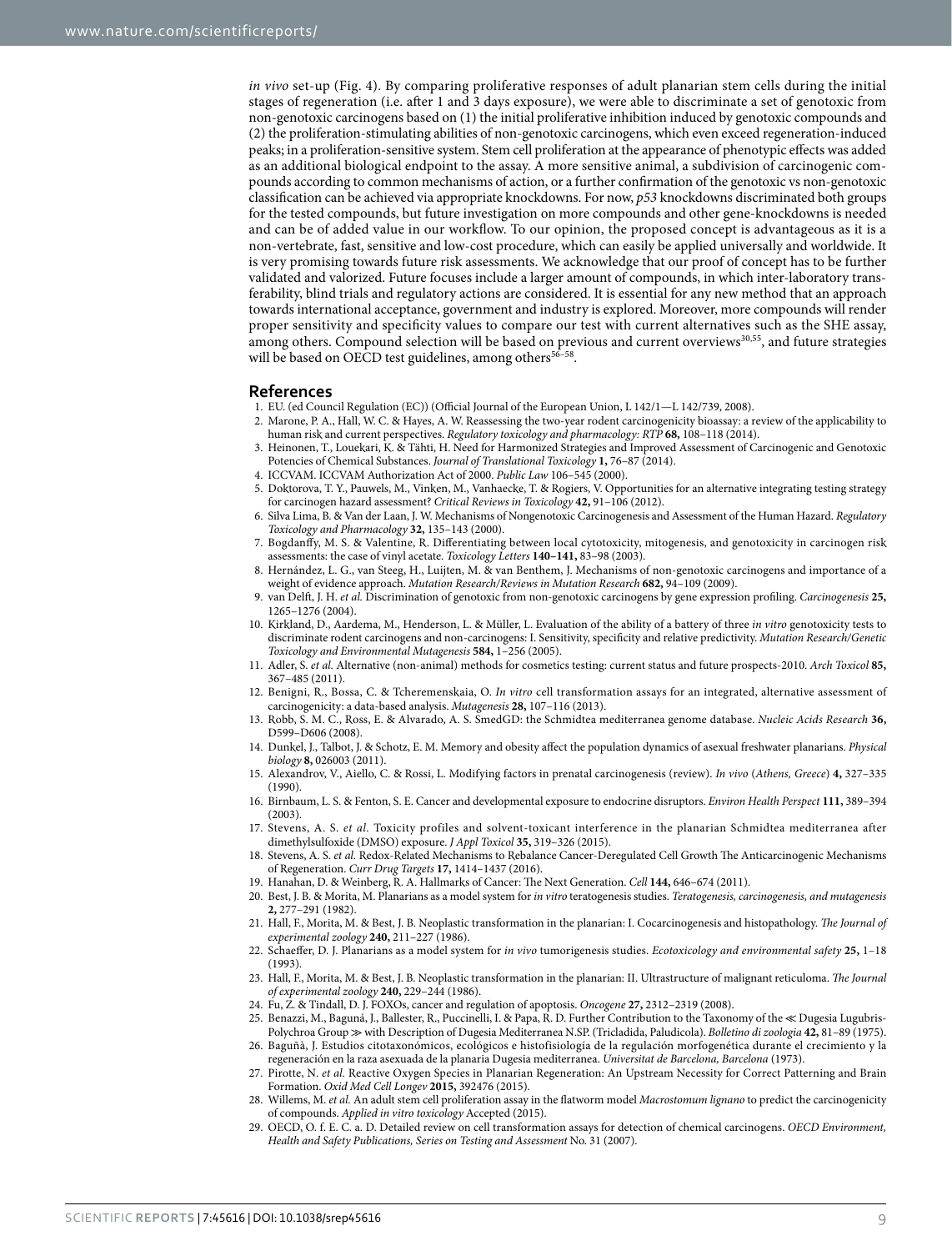- <span id="page-9-17"></span>30. Kirkland, D., Kasper, P., Müller, L., Corvi, R. & Speit, G. Recommended lists of genotoxic and non-genotoxic chemicals for assessment of the performance of new or improved genotoxicity tests: A follow-up to an ECVAM workshop. *Mutation Research/ Genetic Toxicology and Environmental Mutagenesis* **653,** 99–108 (2008).
- 31. Robinson, D. E. & Macdonald, J. S. Background and framework for ILSI's collaborative evaluation program on alternative models for carcinogenicity assessment. *Toxicologic pathology* **29,** 13–19 (2001).
- <span id="page-9-0"></span>32. Saló, E. & Baguñà, J. Regeneration and pattern formation in planarians: I. The pattern of mitosis in anterior and posterior regeneration in Dugesia (G) tigrina, and a new proposal for blastema formation. *Journal of Embryology and Experimental Morphology* **83,** 63–80 (1984).
- <span id="page-9-1"></span>33. Reddien, P. W. & Alvarado, A. S. FUNDAMENTALS OF PLANARIAN REGENERATION. *Annual Review of Cell and Developmental Biology* **20,** 725–757 (2004).
- <span id="page-9-2"></span>34. Reddien, P. W., Bermange, A. L., Murfitt, K. J., Jennings, J. R. & Sanchez Alvarado, A. Identification of genes needed for regeneration, stem cell function, and tissue homeostasis by systematic gene perturbation in planaria. *Developmental cell* **8,** 635–649 (2005).
- <span id="page-9-3"></span>35. Plusquin, M. *et al.* Physiological and molecular characterisation of cadmium stress in Schmidtea mediterranea. *The International journal of developmental biology* **56,** 183–191 (2012).
- <span id="page-9-4"></span>36. Peiris, T. H., Hoyer, K. K. & Oviedo, N. J. Innate immune system and tissue regeneration in planarians: An area ripe for exploration. *Seminars in immunology* (2014).
- <span id="page-9-5"></span>37. Ellinger-Ziegelbauer, H., Stuart, B., Wahle, B., Bomann, W. & Ahr, H. J. Comparison of the expression profiles induced by genotoxic and nongenotoxic carcinogens in rat liver. *Mutation research* **575,** 61–84 (2005).
- <span id="page-9-6"></span>38. Oviedo, N. J. & Beane, W. S. Regeneration: The origin of cancer or a possible cure? *Seminars in Cell & Developmental Biology* **20,** 557–564 (2009).
- 39. Riss, J. *et al.* Cancers as Wounds that Do Not Heal: Differences and Similarities between Renal Regeneration/Repair and Renal Cell Carcinoma. *Cancer research* **66,** 7216–7224 (2006).
- 40. Stevens, A. S. *et al.* Redox-Related Mechanisms to Rebalance Cancer-Deregulated Cell Growth The Anticarcinogenic Mechanisms of Regeneration. *Curr Drug Targets* (2015).
- <span id="page-9-7"></span>41. Hayes, A. W. *et al.* A review of mammalian carcinogenicity study design and potential effects of alternate test procedures on the safety evaluation of food ingredients. *Regulatory Toxicology and Pharmacology* **60,** S1–S34 (2011).
- <span id="page-9-8"></span>42. Newmark, P. A., Reddien, P. W., Cebria, F. & Alvarado, A. S. Ingestion of bacterially expressed double-stranded RNA inhibits gene expression in planarians. *Proceedings of the National Academy of Sciences* **100,** 11861–11865 (2003).
- <span id="page-9-9"></span>43. Josse, R., Dumont, J., Fautrel, A., Robin, M. A. & Guillouzo, A. Identification of early target genes of aflatoxin B1 in human hepatocytes, inter-individual variability and comparison with other genotoxic compounds. *Toxicology and applied pharmacology* **258,** 176–187 (2012).
- 44. Ellinger-Ziegelbauer, H., Stuart, B., Wahle, B., Bomann, W. & Ahr, H. J. Characteristic expression profiles induced by genotoxic carcinogens in rat liver. *Toxicological sciences: an official journal of the Society of Toxicology* **77,** 19–34 (2004).
- 45. Sionov, R. V. & Haupt, Y. The cellular response to p53: the decision between life and death. *Oncogene* **18,** 6145–6157 (1999).
- 46. Shirahige, K. *et al.* Regulation of DNA-replication origins during cell-cycle progression. *Nature* **395,** 618–621 (1998).
- <span id="page-9-10"></span>47. Hagstrom, D., Cochet-Escartin, O., Zhang, S., Khuu, C. & Collins, E. M. Freshwater Planarians as an Alternative Animal Model for Neurotoxicology. *Toxicological sciences: an official journal of the Society of Toxicology* **147,** 270–285 (2015).
- <span id="page-9-11"></span>48. Pagan, O. R. *et al.* Planarians in pharmacology: parthenolide is a specific behavioral antagonist of cocaine in the planarian Girardia tigrina. *The International journal of developmental biology* **56,** 193–196 (2012).
- <span id="page-9-12"></span>49. Melis, J. P. M. *et al.* Detection of genotoxic and non-genotoxic carcinogens in Xpc−/−p53+/− mice. *Toxicology and applied pharmacology* **266,** 289–297 (2013).
- <span id="page-9-13"></span>50. Tennant, R. W., French, J. E. & Spalding, J. W. Identifying chemical carcinogens and assessing potential risk in short-term bioassays using transgenic mouse models. *Environmental health perspectives* **103,** 942–950 (1995).
- <span id="page-9-14"></span>51. Lackinger, D., Eichhorn, U. & Kaina, B. Effect of ultraviolet light, methyl methanesulfonate and ionizing radiation on the genotoxic response and apoptosis of mouse fibroblasts lacking c-Fos, p53 or both. *Mutagenesis* **16,** 233–241 (2001).
- 52. Lips, J. & Kaina, B. DNA double-strand breaks trigger apoptosis in p53-deficient fibroblasts. *Carcinogenesis* **22,** 579–585 (2001).
- 53. Balachandra Dass, S., Bucci, T. J., Heflich, R. H. & Casciano, D. A. Evaluation of the transgenic p53+/− mouse for detecting genotoxic liver carcinogens in a short-term bioassay. *Cancer Letters* **143,** 81–85 (1999).
- <span id="page-9-15"></span>54. Pearson, B. J. & Sanchez Alvarado, A. A planarian p53 homolog regulates proliferation and self-renewal in adult stem cell lineages. *Development* **137,** 213–221 (2010).
- <span id="page-9-16"></span>55. Kirkland, D. J. *et al.* Updated recommended lists of genotoxic and non-genotoxic chemicals for assessment of the performance of new or improved genotoxicity tests. *Mutat Res-Gen Tox En* **795,** 7–30 (2016).
- <span id="page-9-18"></span>56. Balls, M. *et al.* Practical Aspects of the Validation of Toxicity Test Procedures. The Report and Recommendations of EVCAM Workshop. *ATLA* **23** (1995).
- 57. Edler, L. & Ittrich, C. Biostatistical Methods for the Validation of Alternative Methods for *In Vitro* Toxicity Testing. *ATLA* **31,** 5–41  $(2003)$
- 58. Dearfield, K. L. *et al.* Next generation testing strategy for assessment of genomic damage: A conceptual framework and considerations. *Environmental and Molecular Mutagenesis* (2016).

### **Acknowledgements**

This work was supported by Hasselt University tUL-impulsfinanciering (project toxicology) and FWO (1522015N). The work of An-Sofie Stevens and Maxime Willems was financed by the agency for Innovation by Science and Technology (IWT). The authors wish to thank Philippe Vanparys for his advice and expertise. We also thank Natascha Steffanie and Ria Vanderspikken for their skillful technical assistance.

### **Author Contributions**

Karen Smeets initiated the study. Maxime Willems, An-Sofie Stevens and Karen Smeets designed experiments, and critically discussed all outcomes in the context of previous literature. An-Sofie Stevens performed all experiments, with additional help of Jan-Pieter Ploem for several of the experiments, and Ellen Winckelmans and Michelle Plusquin were responsible for the statistical analyses. Michelle Plusquin and Tom Artois critically revised the manuscript and helped with data interpretation and discussion.

### **Additional Information**

**Supplementary information** accompanies this paper at <http://www.nature.com/srep>

**Competing Interests:** The authors declare no competing financial interests.

**How to cite this article:** Stevens, A.-S. *et al.* Stem cell proliferation patterns as an alternative for *in vivo* prediction and discrimination of carcinogenic compounds. *Sci. Rep.* **7**, 45616; doi: 10.1038/srep45616 (2017).